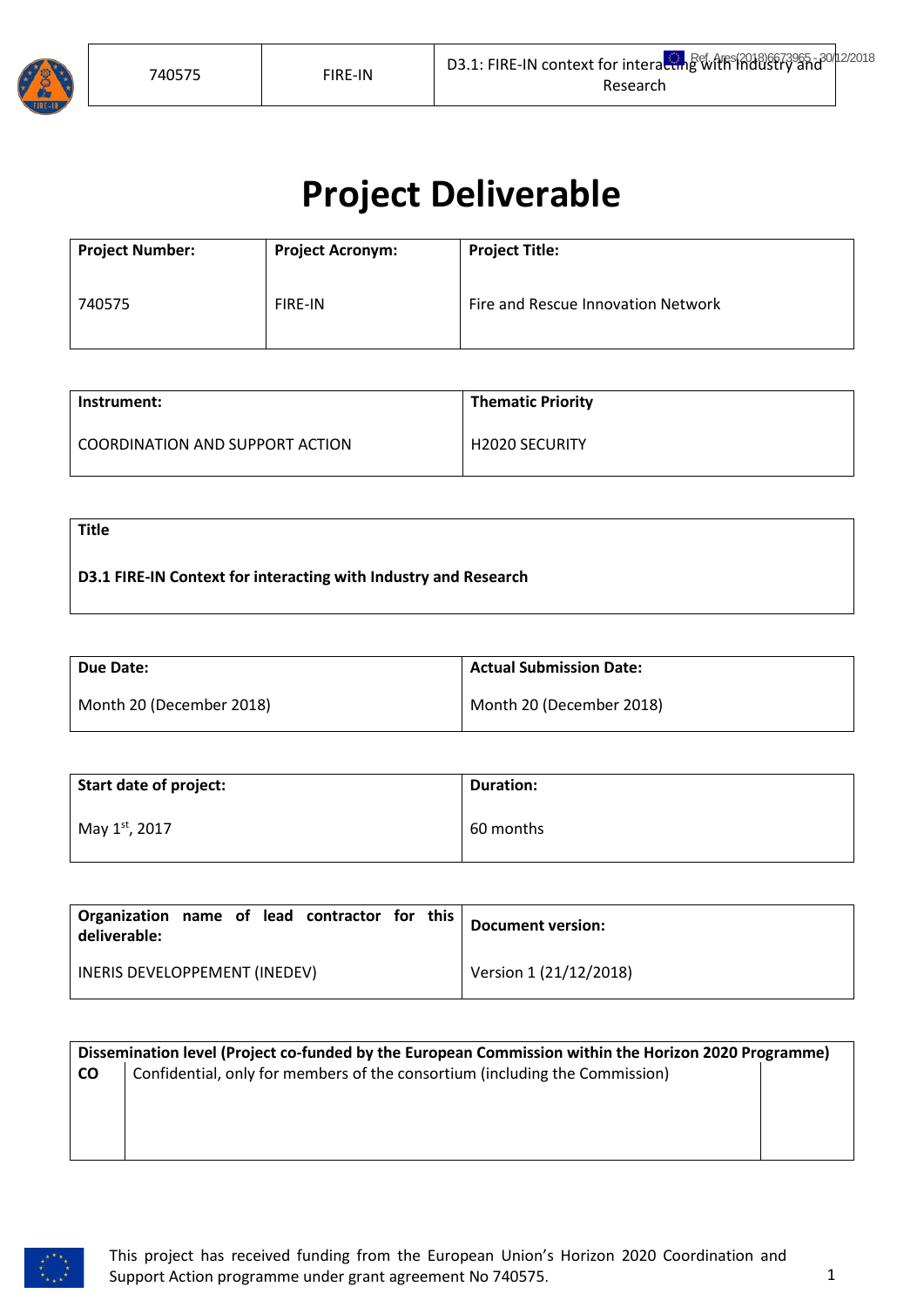#### **Abstract:**

This document describes the methodology and procedure for establishing the procedures and cooperation schemes for collecting response of RTOs and industry suppliers to the identified CCCs and FCCCs, before implementing the "Request for Ideas", which is the Task 3.2.

**Authors (organizations):** Olivier SALVI (INEDEV) Pierre-Edouard FRECENON (INEDEV)

**Reviewers (organisations):** Ilias GKOTSIS (KEMEA) Vassiliki VARELA (KEMEA) Joanna SADOWSKA (CNBOP) Sébastien LAHAYE (SAFE)

#### **Keywords:**

Methodology, Cooperation, Prioritizing

#### **Disclaimer:**

*This document is provided with no warranties whatsoever, including any warranty of merchantability, noninfringement, fitness for any particular purpose, or any other warranty with respect to any information, result, proposal, specification or sample contained or referred to herein. Any liability, including liability for infringement of any proprietary rights, regarding the use of this document or any information contained herein is disclaimed. No license, express or implied, by estoppel or otherwise, to any intellectual property rights is granted by or in connection with this document. This document is subject to change without notice. FIRE-IN has been financed with support from the European Commission. This document reflects only the view of the author(s) and the European Commission cannot be held responsible for any use which may be made of the information contained herein.* 

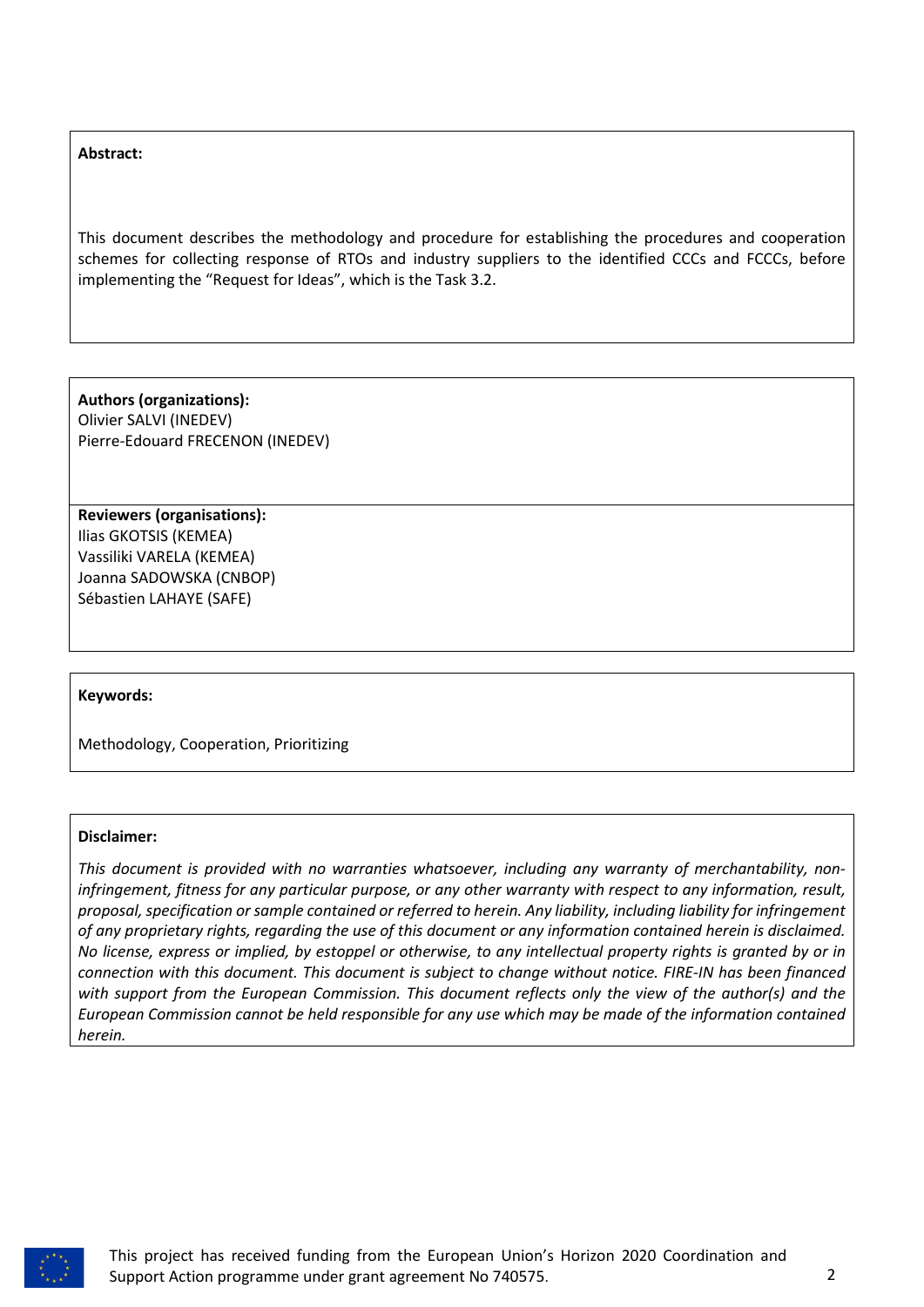### <span id="page-2-0"></span>**Executive Summary**

The FIRE-IN project is an initiative funded by the European Commission and initiated on the 1st of May 2017. FIRE-IN has been designed to raise the security level of EU citizens by improving the national and European Fire & Rescue (F&R) capability development process. FIRE-IN addresses the concern that capability-driven research and innovation in this area needs much stronger guidance from practitioners and better exploitation of the technology potentially available for the discipline.

The purpose of this report is to describe the approach and the methodology for establishing cooperation schemes for collecting response of RTOs and industry suppliers to the identified Common Capabilities Challenges (CCCs) and FCCCs (Future), before implementing the "Request for Ideas", which is the Task 3.2.

The report also clarifies and suggests practicalities to implement the "Request for ideas" procedure based on the work carried out so far in WP1 (the identification of the CCCs) and in WP2 (the screening for existing solutions).

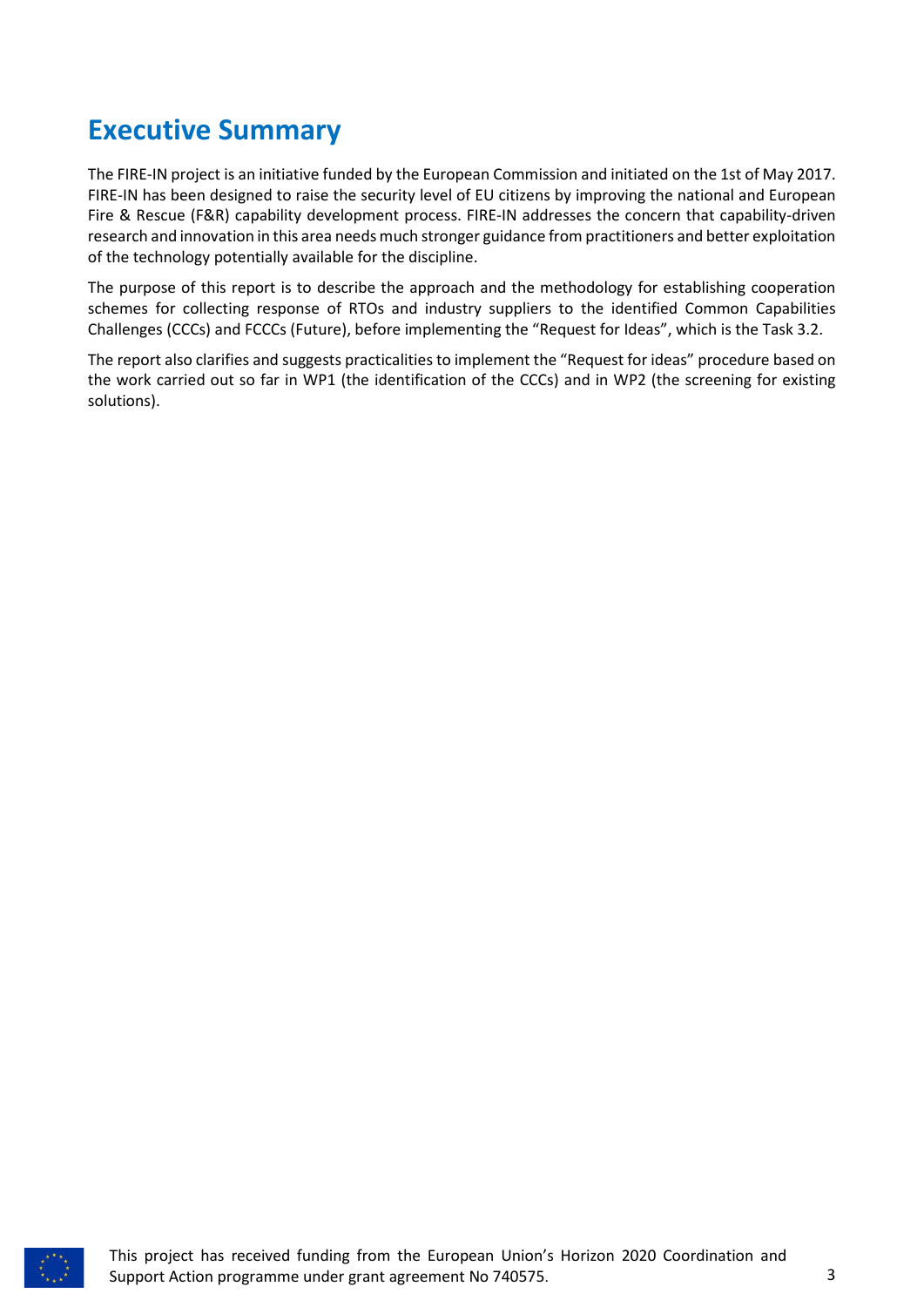## **Table of Contents**

| <b>EXECUTIVE SUMMARY</b>                                                                     | 3  |
|----------------------------------------------------------------------------------------------|----|
| 1. INTRODUCTION                                                                              | 5  |
| 2. METHODOLOGICAL APPROACH TO ESTABLISH INTERACTIONS WITH INDUSTRY AND<br>RTO <sub>s</sub> 6 |    |
|                                                                                              |    |
|                                                                                              |    |
| 3. DEFINITION OF THE CONCEPT OF "REQUEST FOR IDEAS"                                          | 11 |
| 4. RECOMMENDATIONS FOR IMPLEMENTATION OF THE "REQUEST FOR IDEAS"<br><b>PROCEDURE</b>         | 13 |
| 5. ANNEX 1: LIST OF IDENTIFIED STAKEHOLDERS                                                  | 14 |
| 6. ANNEX 2: DRAFT MODEL LETTER TO ESTABLISH THE CONTACT                                      | 15 |

### **Table of Figures**

|--|--|

### **List of Tables**

| Table 1: Overview of Common Capability Challenges (CCCs) identified by the FIRE-IN project 8                     |
|------------------------------------------------------------------------------------------------------------------|
| Table 2: Criteria to characterize the level of coverage of the CCCs for the "publications and projets" screening |
|                                                                                                                  |
| Table 3: Criteria to characterize the level of coverage of the CCCs for the "standard" screening field 9         |
| Table 4: Criteria to characterize the level of coverage of the CCCs for the "technologies" screening field 9     |
| Table 5: Example for the CCC for Technology – High flow of effort in hostile environment: use technology to      |
|                                                                                                                  |

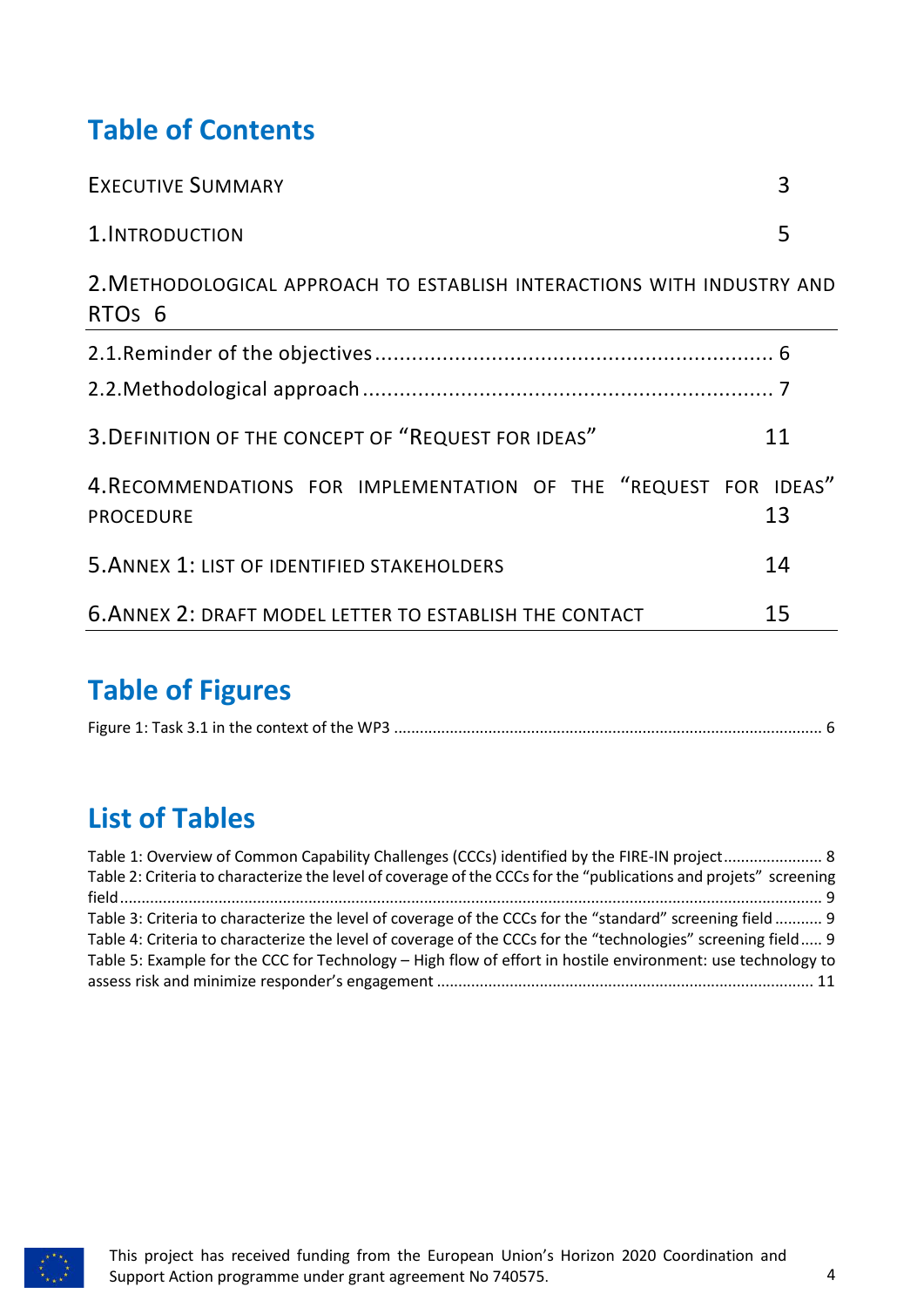# <span id="page-4-0"></span>**1.Introduction**

The project FIRE-IN has been designed to identify capability gaps from the point of view of practitioners in the field of fire and rescue, and to fill these gaps by implementing a structured mechanism to identify existing solutions or define RDI capability challenges that should be addressed in future call for projects.

Based on the identification of the capability gaps in work package WP1 involving practitioners gathered in 5 thematic working groups (TWG) and the screening for solutions carried out in work package WP2, the work package WP 3 "Collaboration with research, industry and standardization bodies and recommendations" aims at developing the interactions with research, industry and standardization bodies to validate the identified gaps and help expressing the needs for future research, development and innovation.

In the WP3, the first task, T3.1 "Consultation with industry, standardization and policy to prioritise RDI gaps" has been designed to prepare the ground for the interactions with industry, standardization bodies and policy makers that are foreseen in WP3.

The deliverable D3.1 presented in this document describes the approach and the procedure for interacting with industry and RTOs in the WP3. It is mainly based on the work carried out in T3.1 and the interactions with the WP1 and WP2, in particular the methodology for the screening of possible solutions.

This deliverable D3.1 is organised in 3 parts:

- 1) The methodological approach to establish the interactions with industry and RTOs
- 2) The concept of "Request for ideas"
- 3) The recommendations for implementation of the "request for ideas" procedure.

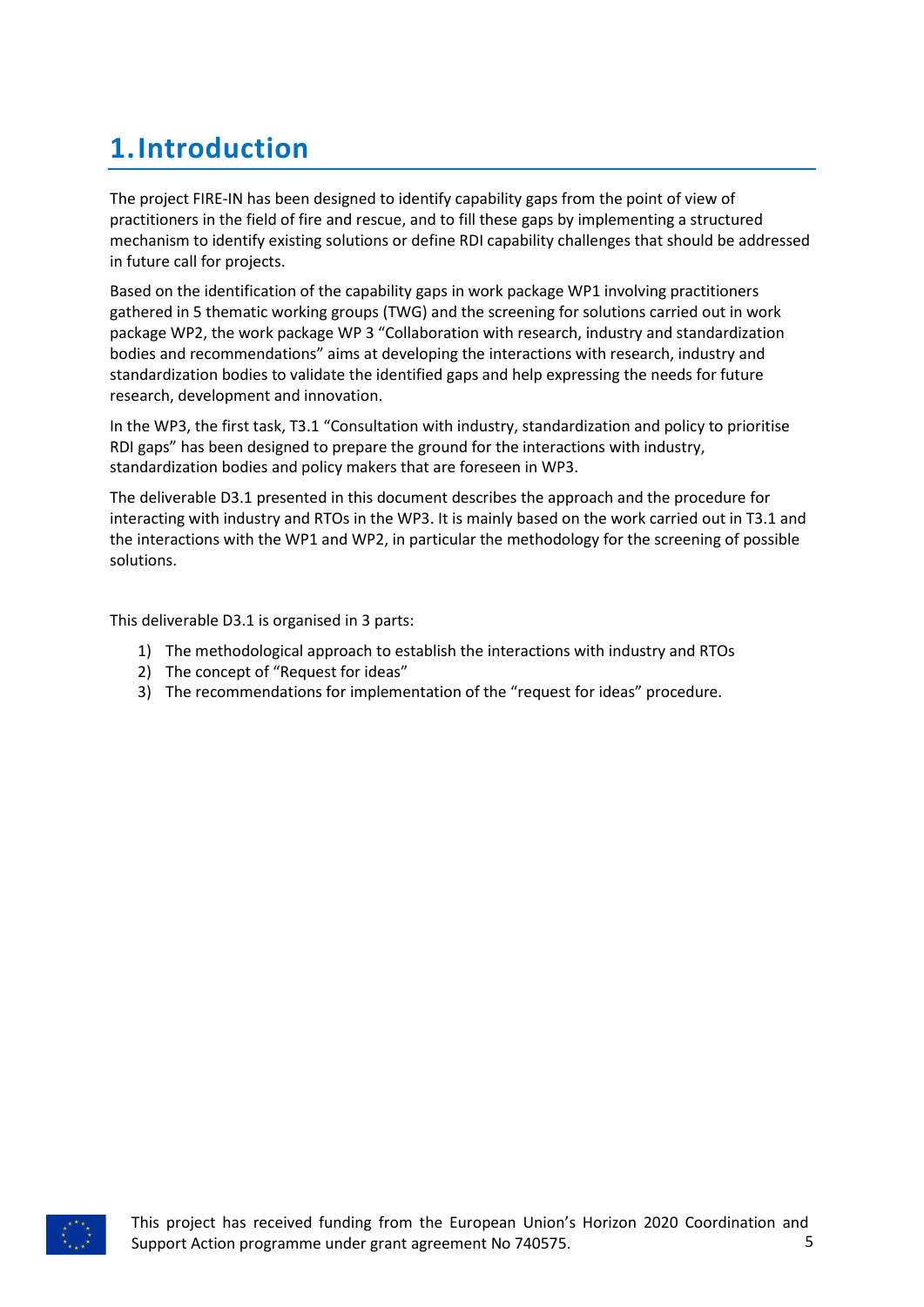# <span id="page-5-0"></span>**2. Methodological approach to establish interactions with industry and RTOs**

### <span id="page-5-1"></span>**2.1. Reminder of the objectives**

Task 3.1 (Consultation with industry, standardisation and policy to prioritise RDI gaps) of the FIRE-IN project aims at establishing procedures and interactive cooperation schemes for collecting response of RTOs and industry suppliers to the identified CCCs and FCCCs, before implementing the "Request for Ideas", which is the Task 3.2.

In Figure 1, overall concept of relation T3.1 with other tasks is depicted.



**Figure 1: Task 3.1 in the context of the WP3**

#### <span id="page-5-2"></span>**Text from the DoA:**

*Based on the output of WP1, the task T3.1 shall plan a procedure named "Request for ideas" aiming to allow relevant R&D actors to provide their relevant RDI approach to address a particular CCC or FCCC. The plan shall define a proper scheme for using the outcomes of WP1 and WP2 and provide a consistent framework for familiarisation of the users with RDI solutions and make aware the Research and Industry of the operational needs and priorities of the F&R practitioners.*

*Public consultation, supported by relevant tools of the e-FIRE-IN platform, with relevant stakeholders will be used to allow collecting feedback of RTD actors concerning the identified priorities of the practitioners and orientating EU industry to focus to specific operational needs. Such scheme shall use proper arguments including Operational priority (CCC), Solution maturity (TRL), industrialisation level (TTM), interoperability and standardisation aspects aiming to identify potential stakeholders and to assess prominent and efficient solutions. This task shall also define the concept of the Request for ideas: objectives, context, specifications (public consultation, showcase, PoC, demo etc), potential recipients, monitoring procedures, assessment procedures… This work will be done in coordination with FIRE-IN TWG5 managers.*

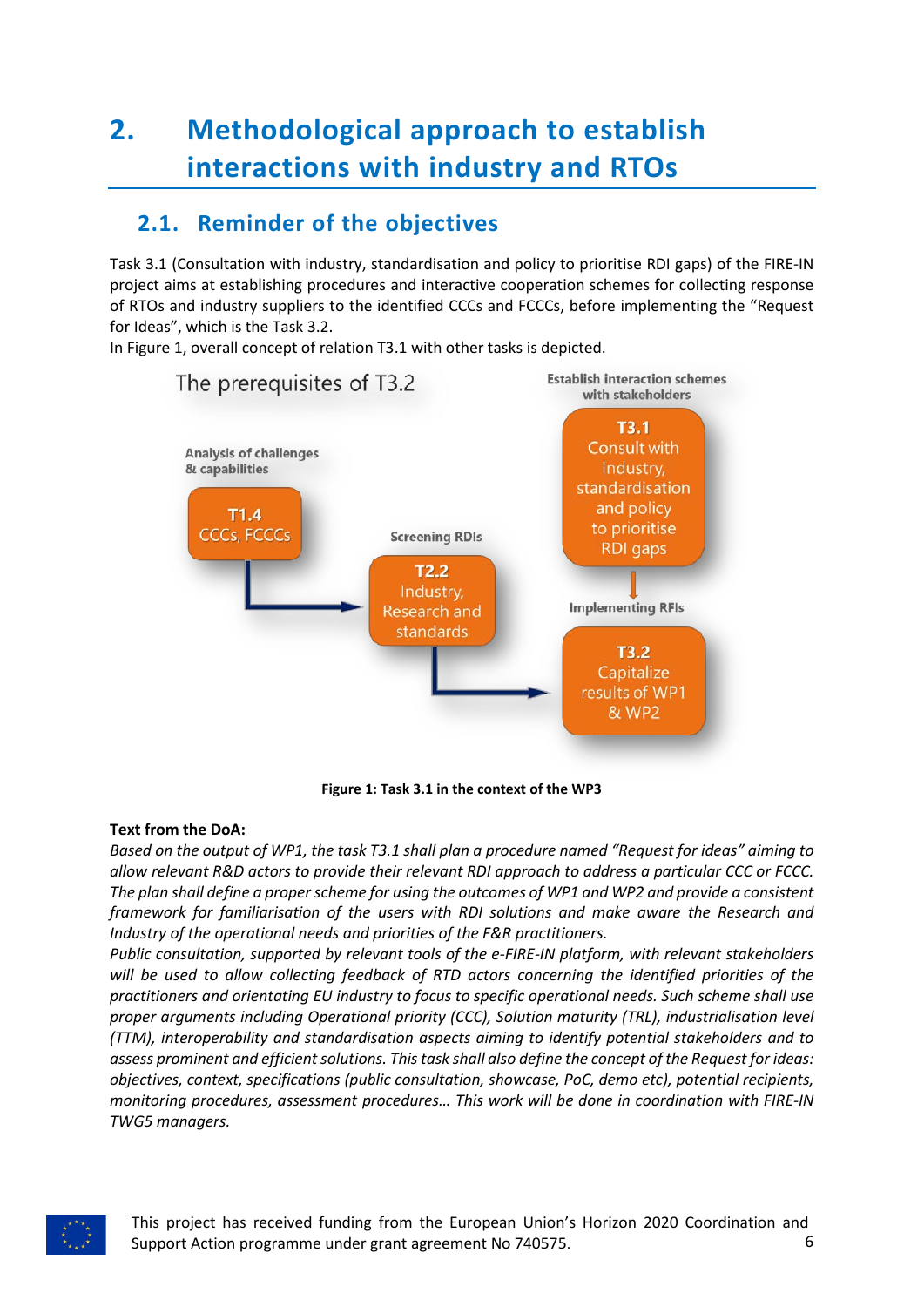One of the main challenges to set-up interactions with organizations and experts that are outside the consortium is to catch their motivation so that they answer the request from the consortium, effectively contribute and further interact, if possible, for the 3 cycles that are foreseen in the project over the 5 years duration.

In order to be effective in establishing the contact and get the motivation, the partners from WP3 have decided to develop an approach that will minimize the burden of the solicitations and that will raise the interest to interact with the FIRE-IN consortium.

A methodological approach has been developed to establish the contact with several individuals representing the stakeholders target groups (industry, standardization bodies and policy makers). This approach is presented in the paragraph 2.2. It pays attention to well identify the stakeholders we want to interact with, and to limit the number of solicitations (email, interviews or meeting requests) and therefore the burden created by our demands.

### <span id="page-6-0"></span>**2.2. Methodological approach**

The methodological approach to establish the contact with the relevant stakeholder groups as part of task 3.1 has been organized in 4 phases:

#### **Phase 1: Establish cooperation schemes and define the context to interact with the stakeholders:**

The purpose of the phase 1 is to establish the contact and obtain the consent that the stakeholder will answer the consultation to prioritize the RDI gaps and provide new ideas for innovative solutions during the "request for ideas" in Task 3.2.

The identified stakeholders are:

- RTOs: Security WG Security of EARTO, IMG-S WGs, ETPIS, etc.
- Industry representatives:
	- o Risk owners (Critical Infrastructures, Seveso plants): EPSC/CEFIC, EIGA, FEA, CONCAWE… and other industry associations
	- o Solution providers: ESF, EOS, ECSO…
- Standardization bodies, through the Security Sector Forum (leadership CEN, NEN)
- Policy makers: Mainly DG HOME, DG ECHO and DG ENV, also some policy-makers at national level (SGDSN in France…)

In this phase 1, stakeholders have been identified in a list shared between the WP3 and the WP2, drafted by INEDEV, and further developed with the contribution of the WP members.

In order to establish the relations prior to the consultation, a draft model letter informing about the project has been drafted by INEDEV and reviewed by FhG-INT. The model letter presents the context of the project, its objectives and the number and intensity of the interactions expected with the contacted stakeholders.

Annex 1: list of identified stakeholders Annex 2: draft model letter

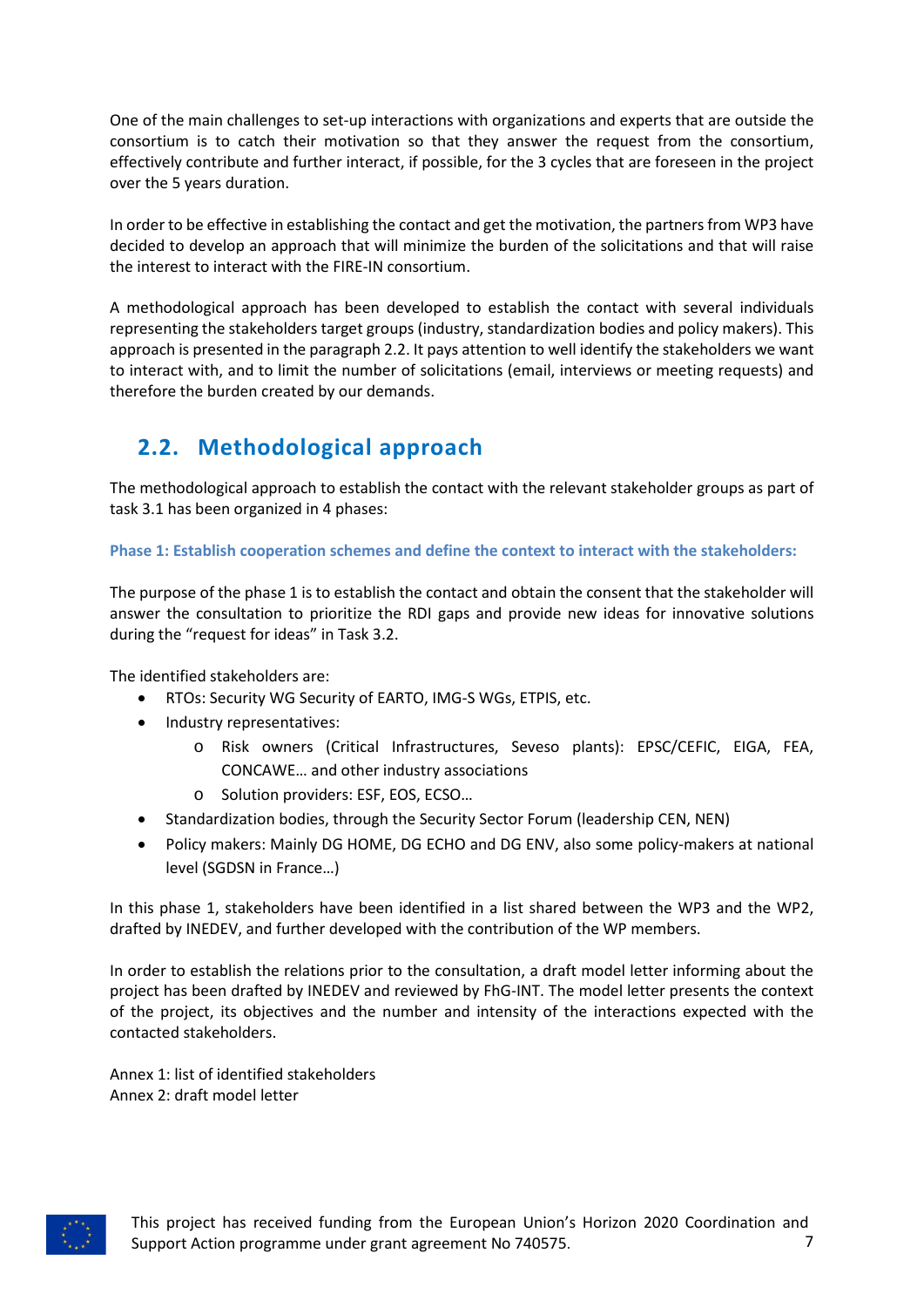#### **Phase 2: Prepare the mean to collect feedback on the CCC and FCCC findings of WP1 and WP2**

A summary of the results of the CCC and FCCC findings obtained by the activities of WP1 and WP2 is being prepared to make the volume of information understandable by the stakeholders who will be contacted in WP2 (validation of the screening) and WP3 ("request for ideas").

<span id="page-7-0"></span>

| CCC                                 | High flow of effort in<br>hostile environment                                  | Low frequency, high<br>impact                                                                      | Multi-agency/<br>multi-leadership<br>environment                                      | <b>High level of</b><br>uncertainty                                                          | <b>Screening field</b>       |
|-------------------------------------|--------------------------------------------------------------------------------|----------------------------------------------------------------------------------------------------|---------------------------------------------------------------------------------------|----------------------------------------------------------------------------------------------|------------------------------|
| Incident<br>Command<br>Organization | Focus on<br>sustainability of safe<br>operations                               | Prioritize the<br>reduction of<br>vulnerability and<br>increase<br>interactions with<br>the public | Distribute<br>decision-making                                                         | <b>Strategies</b><br>choosing safe<br>scenarios, and<br>maintaining<br>credibility           | Publications and<br>projects |
| Pre-planning                        | Pre-plan a time-<br>efficient, safe<br>response                                | Negotiate<br>solutions with<br>stakeholders for<br>anticipated<br>scenarios                        | Plan<br>interoperability<br>and enhance<br>synergies                                  | Focus on<br>governance and<br>capacity building<br>towards more<br>resilient societies       | Publications and<br>projects |
| Guidance<br>instruments             | Establish procedures<br>and guides                                             | Standardize<br>capabilities in<br>front of pre-<br>established<br>scenarios.                       | Establish an<br>interagency<br>framework                                              | <b>Build doctrine for</b><br>resilience in<br>emergency<br>services and<br>societies         | Standards                    |
| Knowledge cycle                     | Train specific roles                                                           | Learn about<br>possible scenarios<br>focusing efforts in<br>key risks and<br>opportunities         | Build a shared<br>understanding of<br>emergency and<br>train interagency<br>scenarios | Focus on integral<br>risk management                                                         | Publications and<br>projects |
| Information<br>management           | Information cycle.                                                             | Manage key<br>information<br>focused on<br>decision-making                                         | Define common<br>information<br>management<br>processes<br>between<br>agencies.       | Provide an<br>efficient, flexible<br>flow of<br>information for a<br>shared<br>understanding | Publications and<br>projects |
| Community<br>involvement            | Develop public self-<br>protection to<br>minimize<br>responders<br>exposures   | Prepare<br>population for the<br>worst scenario<br>before it happens.                              |                                                                                       | Cultural changes<br>in risk tolerance<br>and resilience                                      | Publications and<br>projects |
| Technology                          | Use technology to<br>assess risks and<br>minimize<br>responder's<br>engagement | Simulate complex<br>scenarios                                                                      | Technological<br>tools to support<br>data sharing                                     | Get a clear<br>picture of the risk<br>evolution                                              | Technologies                 |

**Table 1: Overview of Common Capability Challenges (CCCs) identified by the FIRE-IN project**

Practically, a document should be prepared that presents the matrix with the CCCs and for each cell of the table 1, the summary of the screening carried out in WP2.

This information summary shall be communicated to the individuals representing the targeted stakeholders we want to interact with. This information is an input to collect a feedback and the endorsement of the screening, and the basic information for the implementation of the "request for ideas". Indeed, for the "request for ideas" the person contacted should be aware of the knowledge gained by the consortium in order to propose new ideas on the top.

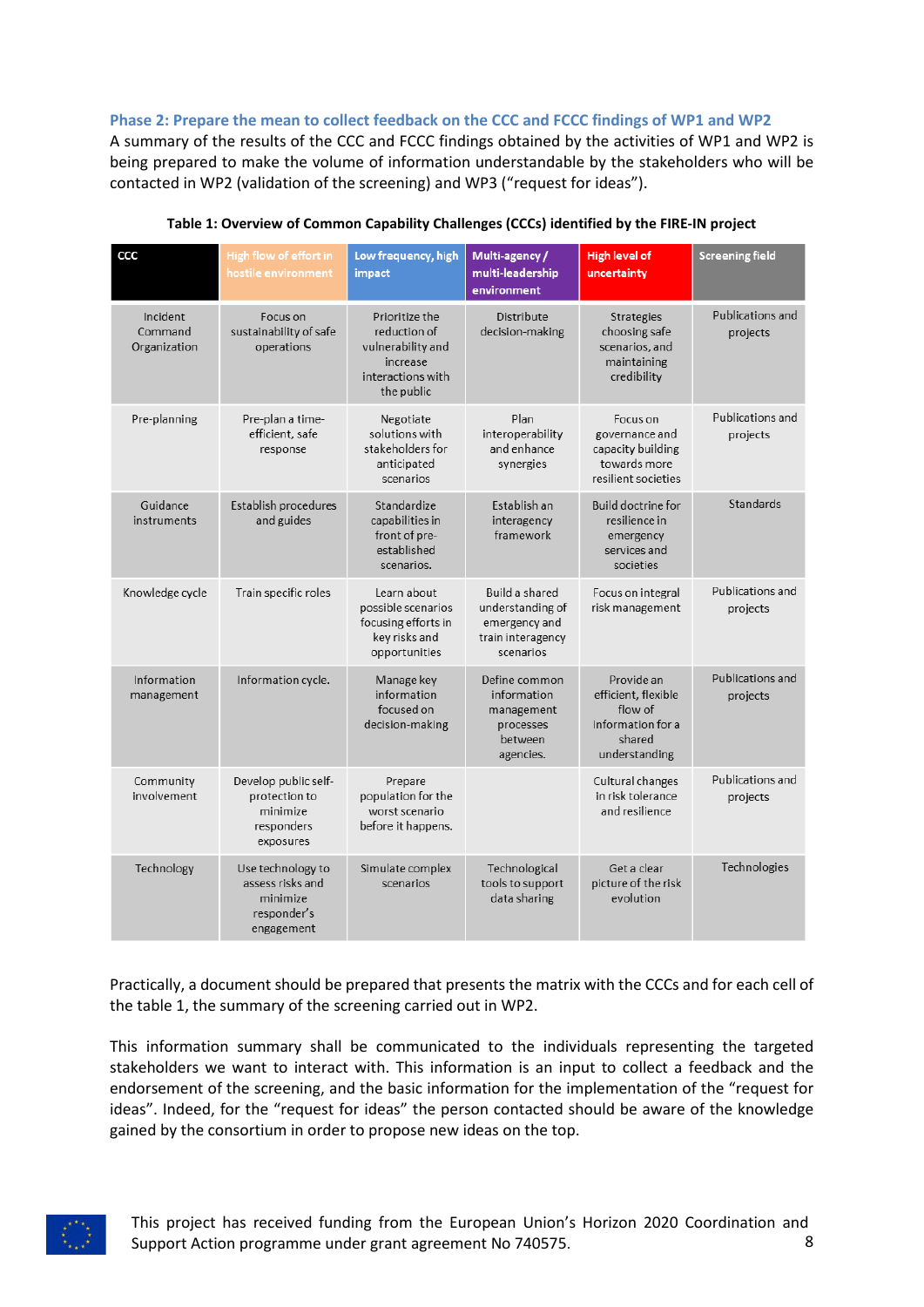With the wish to facilitate the interaction with the contacted stakeholders, reinforce the interest and attractiveness of the work requested, it has been proposed to introduce a traffic-light system. The traffic light system, easy to understand, shall be used to show the level of coverage of each CCC using explicit criteria such as the ones presented in the 3 tables below.

| <b>Criteria</b>     | Green                                                                                                                                         | Yellow                                                                                                         | <b>Red</b>                                                                   |
|---------------------|-----------------------------------------------------------------------------------------------------------------------------------------------|----------------------------------------------------------------------------------------------------------------|------------------------------------------------------------------------------|
| Operational value   | Many projects on the<br>topic, that are already<br>completed and<br>delivered available<br>knowledge in articles<br>and guidance<br>documents | Few projets<br>completed on the<br>topic, sometimes only<br>at national level.<br>1 or 2 on-going<br>projects. | Further research and<br>development needed.                                  |
| Access to knowledge | Peer reviewed<br>international guidance<br>document or standard<br>available<br><b>Training courses</b><br>available.                         | A few papers available<br>sometimes only at<br>national level                                                  | Only papers or<br>communication<br>pointing the need to<br>address the topic |

#### <span id="page-8-0"></span>**Table 2: Criteria to characterize the level of coverage of the CCCs for the "publications and projets" screening field**

#### <span id="page-8-1"></span>**Table 3: Criteria to characterize the level of coverage of the CCCs for the "standard" screening field**

| <b>Criteria</b>   | Green                  | Yellow                      | <b>Red</b>          |
|-------------------|------------------------|-----------------------------|---------------------|
| Operational value | Peer reviewed          | <b>Standard or guidance</b> | The need to address |
|                   | international guidance | document in                 | the topic has been  |
|                   | document or standard   | preparation or              | expressed by the    |
|                   | available              | mentioned as future         | community           |
|                   |                        | work of some                |                     |
|                   |                        | technical committees        |                     |

#### <span id="page-8-2"></span>**Table 4: Criteria to characterize the level of coverage of the CCCs for the "technologies" screening field**

| <b>Criteria</b>                                                                       | Green                                                                                                     | Yellow                                                                           | <b>Red</b>                                                                 |  |
|---------------------------------------------------------------------------------------|-----------------------------------------------------------------------------------------------------------|----------------------------------------------------------------------------------|----------------------------------------------------------------------------|--|
| Operational value of<br>existing solution                                             | already available and<br>operational                                                                      | available<br>pilot<br>as<br>solution<br>demonstration                            | further research and<br>development needed                                 |  |
| Solution maturity (TRL)<br>industrialisation<br>and<br>level (time to market,<br>TTM) | 9 <trl<br>Already available on<br/>the market</trl<br>                                                    | 6 < TRL < 9<br>Already developed as<br>prototype and being<br>tested / validated | TRL < 6<br><b>Still</b><br>need<br>some<br>research.<br>and<br>development |  |
| Interoperability<br>and<br>standardization                                            | Availability<br>0f<br>the<br>standards<br>describing<br>solutions<br>and<br>to<br>interoperability issues | Awareness of need for<br>standard                                                | Standard<br>yet<br>not<br>addressed                                        |  |

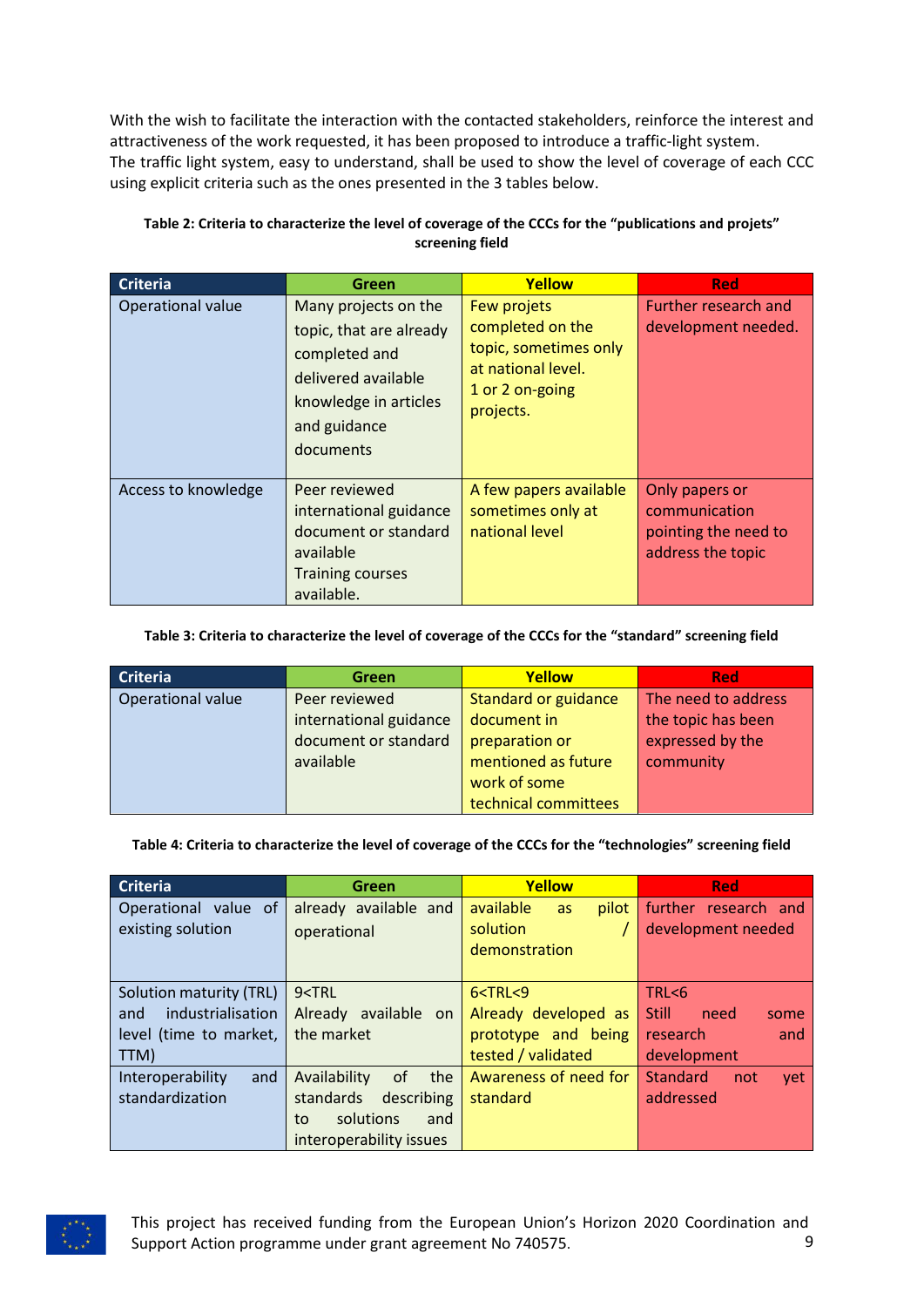The criteria proposed in the 3 tables above might be adjusted to the particularity of each CCC. The information gathered during the screening phase (T2.2) should be used to apply the criteria and determined the colour of the CCC cells.

Then, each CCC cell of the matrix (table 1) shall be coloured according to the compliance with the criteria proposed in the 3 tables.

In order to facilitate the collection of answers from the stakeholders, the e-FIRE-IN platform shall be used as an interface.

A coloured matrix (Table 1) presenting the CCCs after the evaluation of the coverage by existing solutions should be displayed on a webpage.

The consulted stakeholder should be able to click on each cell and find the information presenting:

- A summary of the CCC and, if he/she wishes an access to more detailed information coming from the work in the TWG of WP1;
- The evaluation of the level of coverage of the CCC based on the criteria from tables 2, 3 and 4, and if he/she wishes an access to more detailed information providing evidence of the evaluation (e.g. link to guidance instrument, description of technologies available in the ENCIRCLE catalogue…);
- The invitation to validate and therefore, endorse the evaluation, or to provide additional information that can lead to change the initial evaluation of the level of coverage of the CCC, or/and
	- to provide additional evidences of the evaluation;
- The "request for ideas" to improve the level of coverage of the CCC, with questions that are presented in the next paragraph.

Nota bene:

After the distribution of the draft report D3.1 end of November 2018, WP2 and WP3 partners have agreed to use this traffic light system and the partners in charge of the screening (KEMEA, Fraunhofer, INEDEV) have implemented it for the CCCs they had worked on.

In parallel, ENSOSP with the support of the WP4 partners have developed in November 2018 the online version of the matrix that will be coloured after the evaluation.

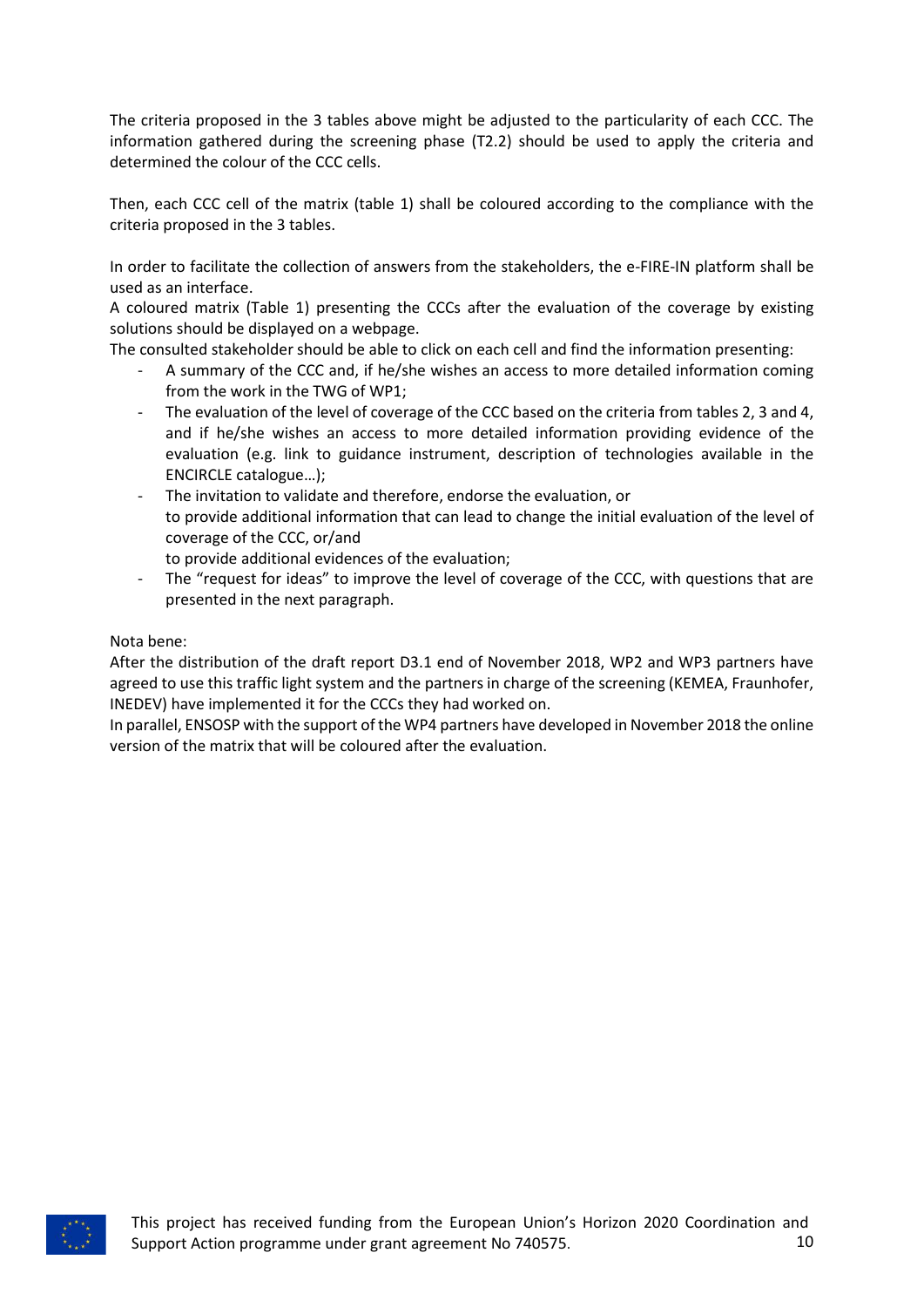# <span id="page-10-0"></span>**3. Definition of the concept of "Request for ideas"**

The concept of "request for ideas" is briefly introduced in the project DoA. As part of the task T3.1, the concept of "request for ideas" has been further defined.

The "request for ideas" is a procedure within the FIRE-IN project to collect recommendations for the development of solutions addressing the CCCs identified in WP1, that are not well covered based on the results of the screening carried out in WP2. These recommendations are expected from the stakeholders outside the consortium and will be used to draft the Strategic Research and Standardization Agenda (SRSA) and Policy Brief as it is foreseen in the task T3.4.

For a given CCC, i.e. one cell as described in the table 1, and characterized with the traffic-light system, the stakeholders will be asked to provide ideas and recommendations for research, development and innovation to fill the gaps, and cover properly the CCCs. An example is provided in the table 3.

| <b>Criteria</b>          | Green                                   | Yellow                   | <b>Red</b> |
|--------------------------|-----------------------------------------|--------------------------|------------|
| Operational value of     | Several<br><b>UGV</b>                   |                          |            |
| existing solution        | (unmanned<br>ground                     |                          |            |
|                          | vehicles) exist on the                  |                          |            |
|                          | market, but are still                   |                          |            |
|                          | very expensives                         |                          |            |
|                          |                                         |                          |            |
| Solution maturity (TRL)  | 9 <trl< td=""><td></td><td></td></trl<> |                          |            |
| industrialisation<br>and | Already available on                    |                          |            |
| level (time to market,   | the market                              |                          |            |
| TTM)                     |                                         |                          |            |
| Interoperability<br>and  |                                         | Awareness of need for    |            |
| standardization          |                                         | standard: no standard    |            |
|                          |                                         | exists but the topic has |            |
|                          |                                         | been raised              |            |

#### <span id="page-10-1"></span>**Table 5: Example for the CCC for Technology – High flow of effort in hostile environment: use technology to assess risk and minimize responder's engagement**

The ideas that are requested should address the following issues:

- Operational value of existing solutions
	- o Green: Can you recommend existing solutions covering the CCC?
	- o Yellow: Can you recommend solutions in development covering the CCC?
	- o Red: Can you specify the objectives and characteristics of the solution that should be developed to address the CCC?
- Solution maturity (TRL) and industrialisation level (time to market, TTM)
	- o Green: What are your recommendations to increase the deployment of the existing solutions and improve the operational (facilitate access, reduce the price, facilitate public procurement…)?



This project has received funding from the European Union's Horizon 2020 Coordination and Support Action programme under grant agreement No 740575. 11 11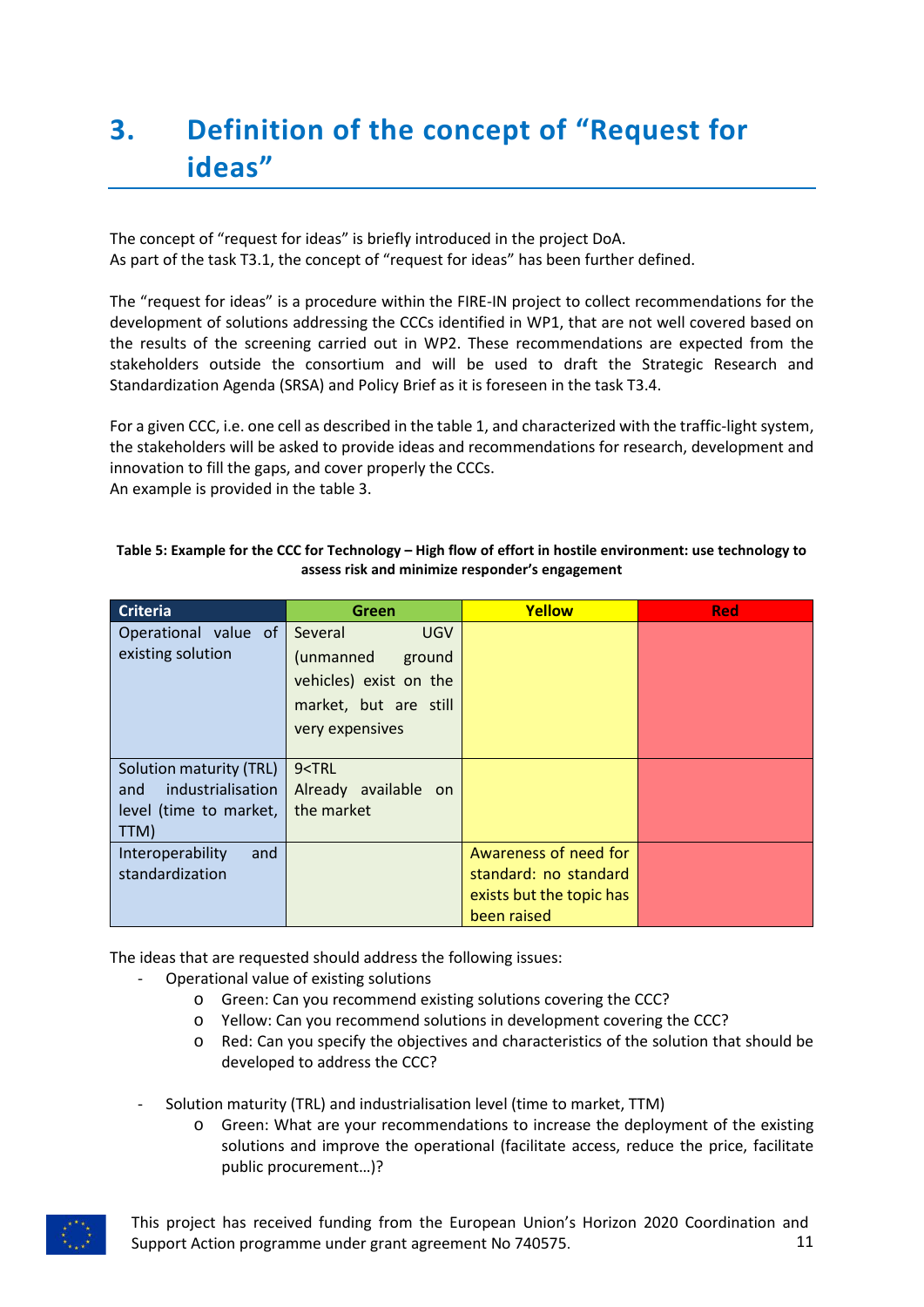- o Yellow: What type of demonstration or PoC are needed to elevate the TRL of the solution?
- o Red: not relevant
- Interoperability and standardization
	- o Green: Can you recommend future standards that will improve the effectiveness, and the interoperability of the solutions covering the CCC.
	- o Yellow: Can you recommend standards that are needed to facilitate the use of the solutions covering the CCC.
	- o Red: not relevant

These generic questions should be asked to the stakeholders. They should answer for the topics they are familiar with. Based on the answers, the on-line CCCs matrix will be updated to reflect the information collected during the consultations. If relevant, the colours of the cells will be revised.

In order to facilitate the collection of answers, but also to present the results of the WP1 and WP2 in an attractive manner, the table 1 shall be put on-line on the project website and by clicking on the CCC cells, the information available after the screening in WP2 should be made accessible and the questions corresponding to the "request for ideas" should pop up.

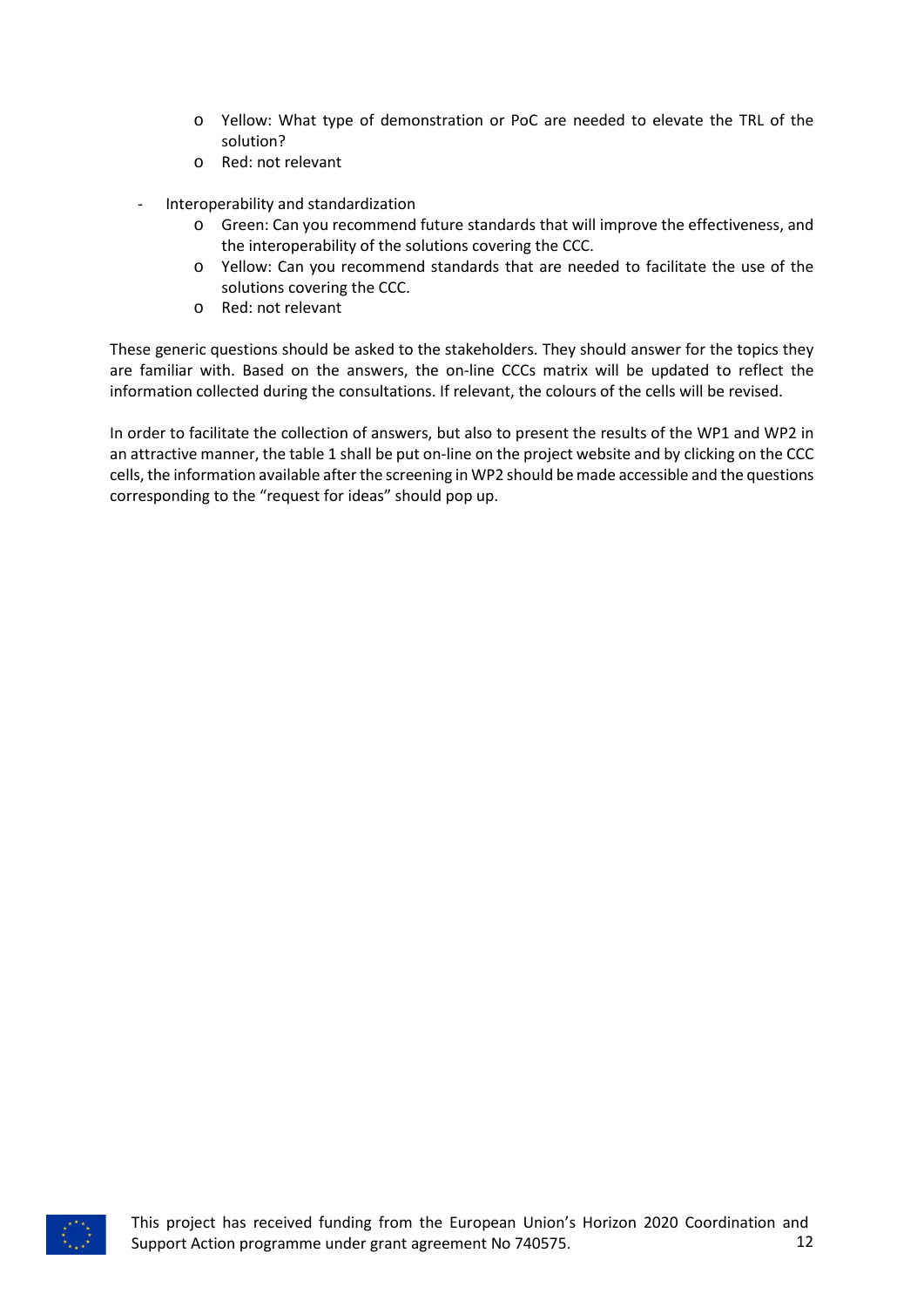# <span id="page-12-0"></span>**4. Recommendations for implementation of the "request for ideas" procedure**

For the implementation of the "request for ideas" procedure there are several steps, for which the following recommendations can be formulated.

Step 1: initial contacts with the stakeholders

- Send only one message to establish the contact and indicate the future consultation for the WP2 and WP3
- Take advantage of the Advisory Board members to establish the contact
- Enrol the stakeholders among the Associated Member community
- Take advantage of meetings, workshops, seminars to identify the stakeholders and establish the contact

Step 2: consultation for the "request for ideas"

- Prepare didactic documents that should be easy to use to react and provide the requested ideas
- Take advantage of meetings, workshops, seminars to provide explanation and distribute the "request for ideas"
- Use the eFIRE-IN platform to collect the answers to the "request for ideas" as an interactive tool, if not for the first cycle, probably from the second cycle of FIRE-IN.

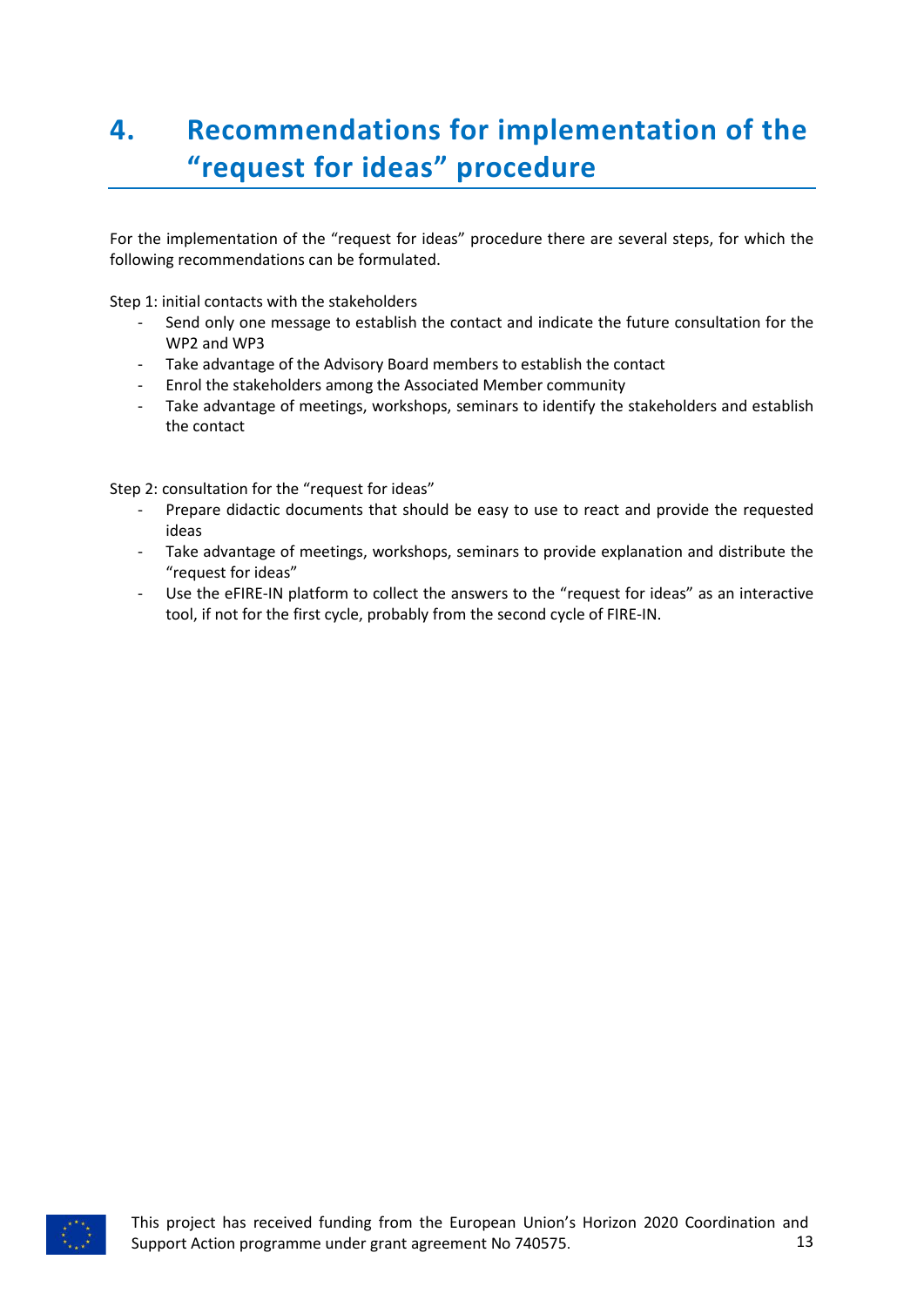### <span id="page-13-0"></span>**5. Annex 1: list of identified stakeholders**

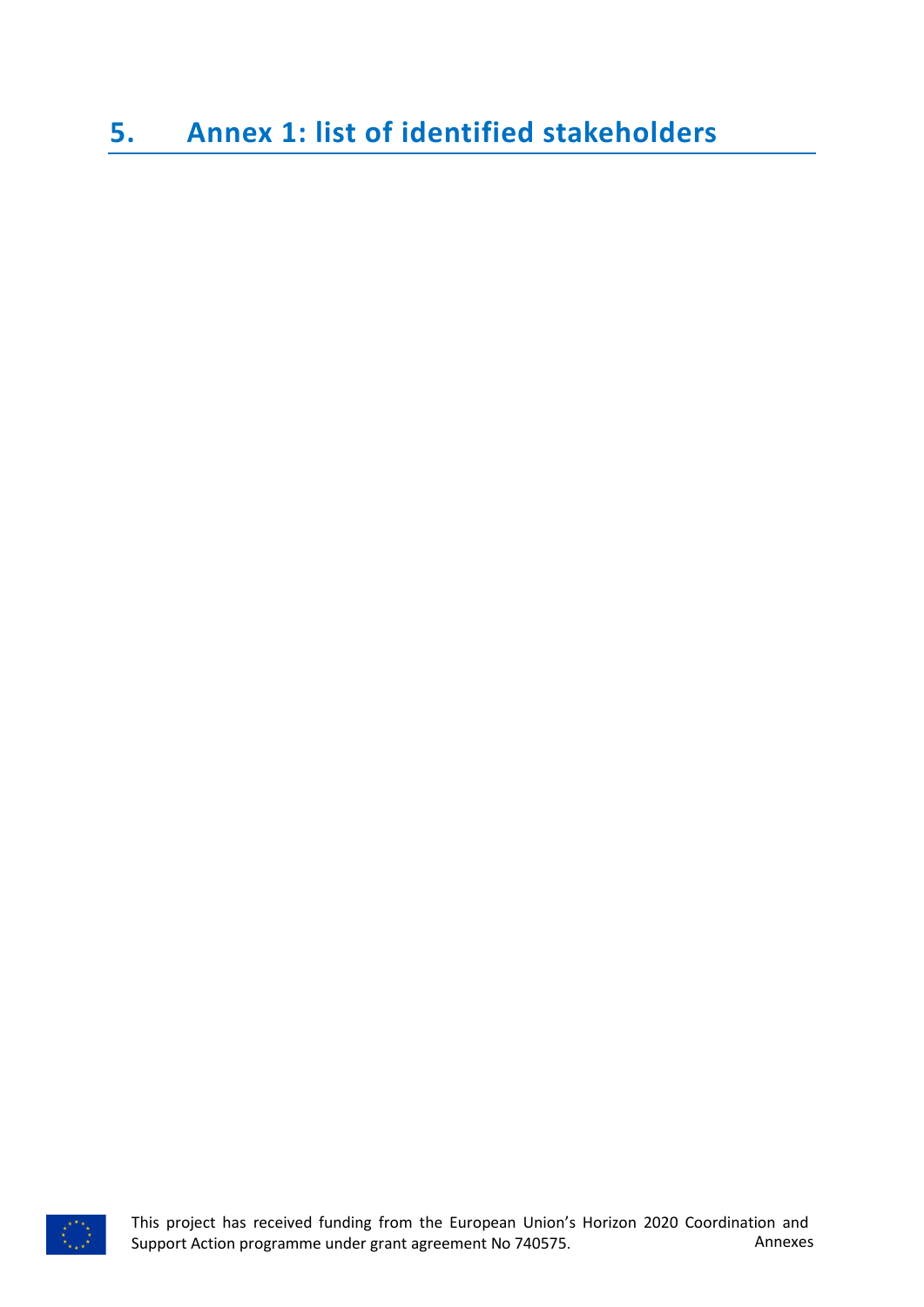| <b>First Name</b> | <b>Last Name</b> | <b>Legal entity (organization) Name</b>                   | <b>Legal entity short</b><br>name | Legal entity name in English                                  | E-mail                      | <b>Comments</b>                                               |
|-------------------|------------------|-----------------------------------------------------------|-----------------------------------|---------------------------------------------------------------|-----------------------------|---------------------------------------------------------------|
| Fredrik           | Rosen            | Research Organisation of Sweden                           | RISE                              | Research Organisation of Sweden                               | fredrik.rosen@ri.se         |                                                               |
| Andreas           | Rogge            | Bundesanstalt für Materialforschung und -prüfung<br>(BAM) | BAM                               | German Federal Institute for Material Research and<br>Testing | andreas.rogge@bam.de        |                                                               |
| <b>Brigitte</b>   | Serreault        | IMGS-TA6                                                  | <b>IMGS</b>                       | IMGS-TA6                                                      | Brigitte.SERREAULT@unice.fr | in contact with a lot of RTOs in the wbole Europe             |
| Samantha          | Lim              | <b>INERIS</b>                                             | INERIS                            | <b>INERIS</b>                                                 | samantha.lim@ineris.fr      | Leading discussion on security of chemical sites in<br>France |
| Bernard           | Guezo            | CEREMA                                                    | CEREMA                            | CEREMA                                                        | Bernard.Guezo@cerema.fr     |                                                               |
| Marieke           | Klaver           | <b>TNO Security</b>                                       | TNO                               | TNO                                                           | marieke.klaver@tno.nl       |                                                               |
| Kjersti           | <b>Brattekas</b> | FFI                                                       | FFI                               | FFI                                                           | Kjersti.Brattekas@ffi.no    |                                                               |
| Valerio           | Cozzani          | University of Bologna                                     | UniBo                             | University of Bologna                                         | valerio.cozzani@unibo.it    | leading discussion on security of chemical sites in Italy     |
|                   |                  |                                                           |                                   |                                                               |                             |                                                               |
|                   |                  |                                                           |                                   |                                                               |                             |                                                               |
|                   |                  |                                                           |                                   |                                                               |                             |                                                               |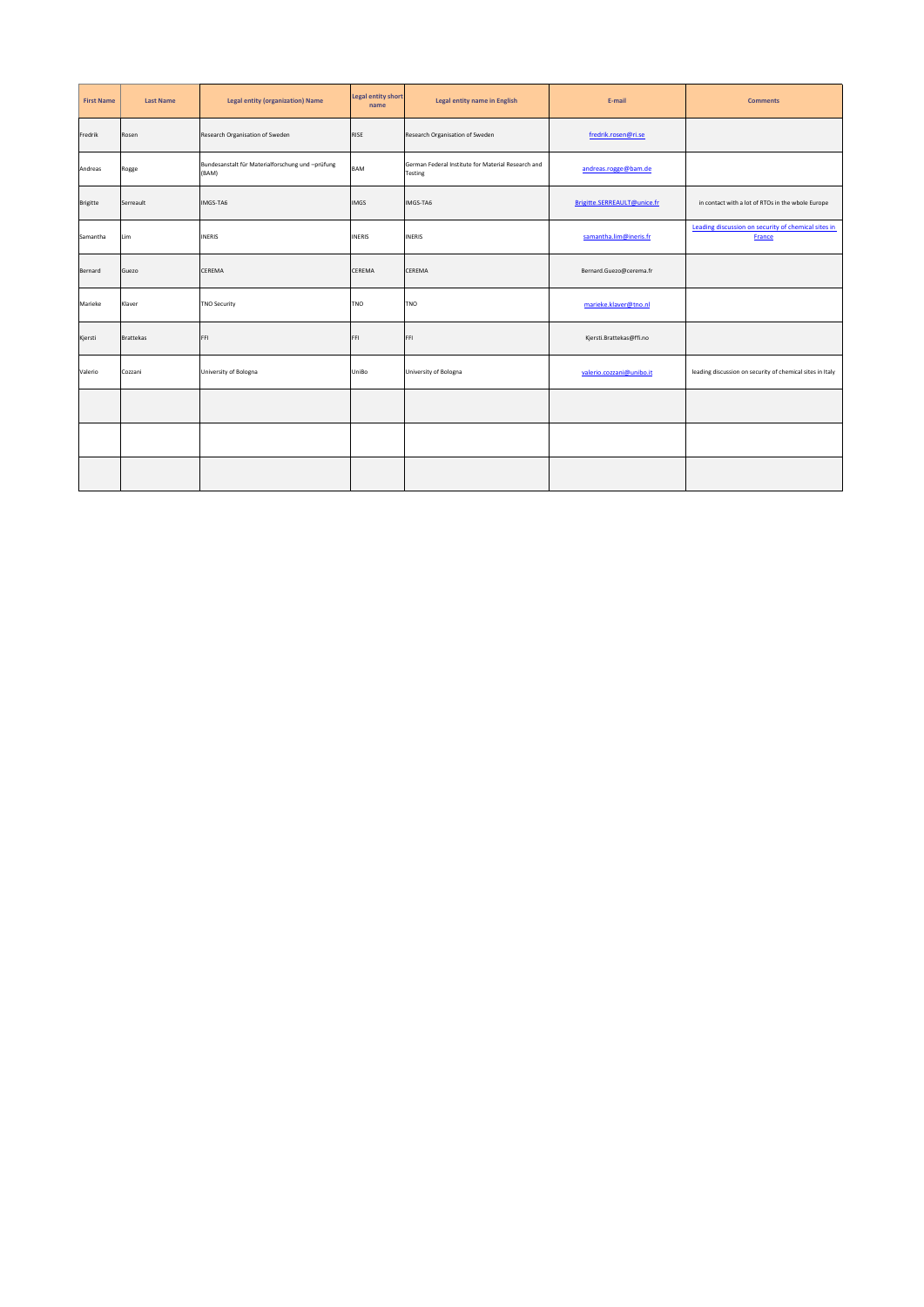| <b>First Name</b> | <b>Last Name</b>        | <b>Legal entity (organization) Name</b>                                          | <b>Legal entity short</b><br>name | Legal entity name in English                                                     | E-mail                                                                            | <b>Comments</b>        |
|-------------------|-------------------------|----------------------------------------------------------------------------------|-----------------------------------|----------------------------------------------------------------------------------|-----------------------------------------------------------------------------------|------------------------|
| Ana               | Ayerbe Fernandez-Cuesta | European Cybersecurity Association                                               | ECSO                              | European Cybersecurity Association                                               | ana.ayerbe@tecnalia.com                                                           |                        |
| Jose Javier       | Larrañeta Ibañez        | European Technology Platform on Industrial Safety and<br>Security / Spanish TPIS | ETPIS / PESI                      | European Technology Platform on Industrial Safety<br>and Security / Spanish TPIS | secretario-tecnico@pesi-seguridadindustrial.org;<br>javier.larraneta@tecnalia.com |                        |
| Luigi             | Rebuffi                 | European Organisation for Security                                               | EOS                               | European Organisation for Security                                               | Luigi Rebuffi <luigi.rebuffi@eos-eu.com></luigi.rebuffi@eos-eu.com>               | http://www.eos-eu.com/ |
| Henk              | Vanhoutte               | European Safety Federation                                                       | <b>ESF</b>                        | European Safety Federation                                                       | henk.vanhoutte@eu-esf.org                                                         |                        |
| Jacques           | Roujansky               | <b>CICS</b>                                                                      | CICS                              | French Industry Association for Technology suppliers<br>in security              | jroujansky@cics-org.fr                                                            |                        |
|                   |                         |                                                                                  |                                   |                                                                                  |                                                                                   |                        |
|                   |                         |                                                                                  |                                   |                                                                                  |                                                                                   |                        |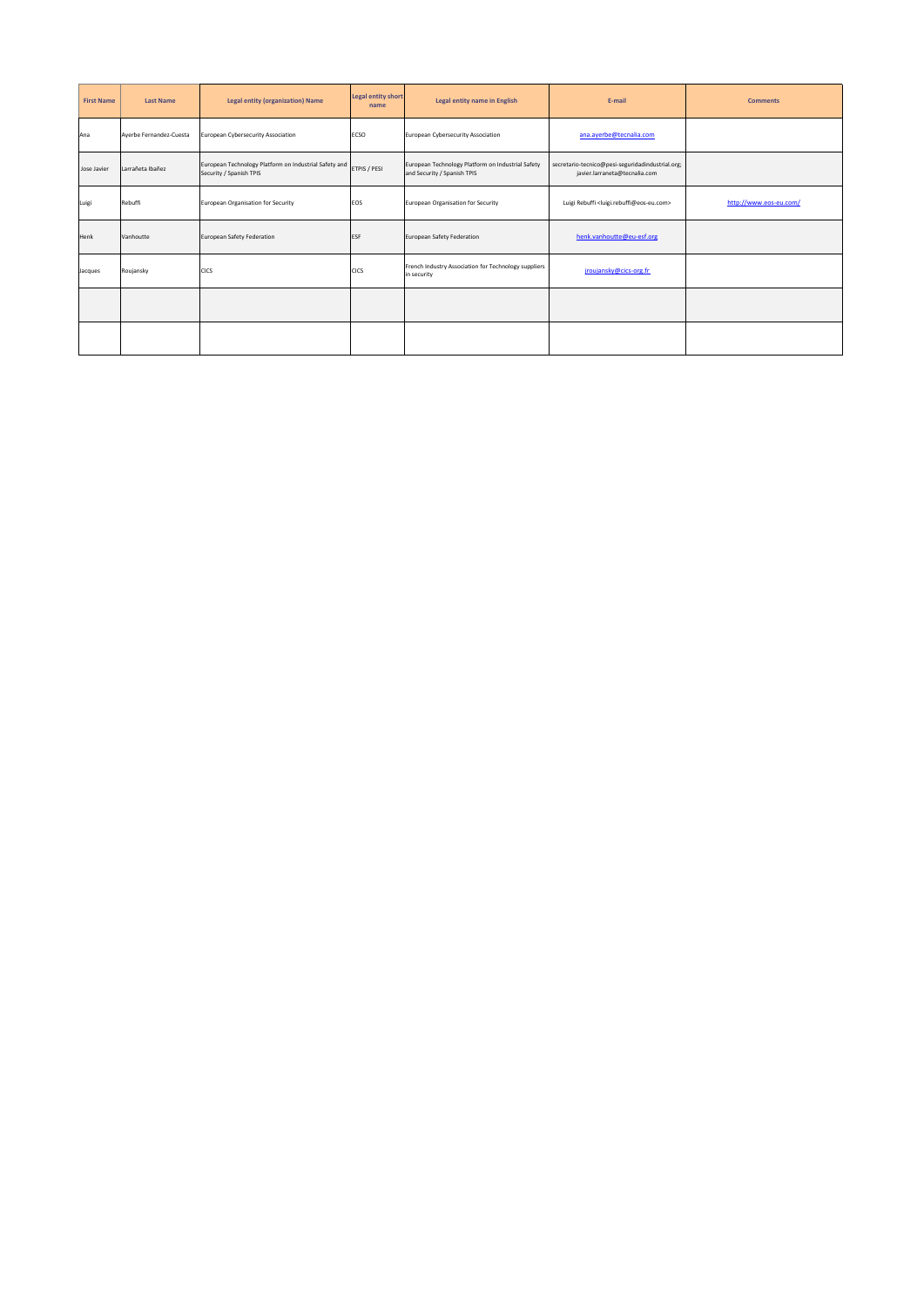| <b>First Name</b> | <b>Last Name</b>  | <b>Legal entity (organization) Name</b> | <b>Legal entity short</b><br>name | Legal entity name in English          | E-mail                                              | <b>Comments</b>                                            |
|-------------------|-------------------|-----------------------------------------|-----------------------------------|---------------------------------------|-----------------------------------------------------|------------------------------------------------------------|
| Patricia          | Compart           | CEN-CENELEC TC 391                      | <b>CEN-CENELEC</b>                | CEN-CENELECTC 391                     | patricia.compard@netc.fr                            | Chair TC 391                                               |
| Mario             | Calderon          | UNE                                     | M                                 | Spanish National Standardisation Body | mario.calderon@une.org;<br>fernando.utrilla@une.org | active in Bridgit2, standardization support to innovation. |
| Merel             | Haverhals         | <b>NEN</b>                              | <b>NEN</b>                        | Dutch National Standardisation Body   | Merel.Haverhals@nen.nl                              | Coordinator of the Security Sector Forum initiative        |
| René              | Lindne            | DIN                                     | <b>DIN</b>                        | German National Standardisation Body  | rene.lindner@din.de;<br>Christopher.Liedtke@din.de  | in charge of the security programme at DIN                 |
| Patricia          | Compart           | AFNOR                                   | AFNOR                             | French National Standardisation Body  | patricia.compard@interieur.gouv.fr                  |                                                            |
| Pertti            | Woitsch           | Geowise                                 | Geowise                           | Geowise                               | pertti.woitsch@geowise.fi                           | Coordinator of the ResiStand project                       |
| Aikaterini        | <b>POUSTOURLI</b> | <b>DG Home</b>                          | DG Home                           | DG Home                               | Aikaterini.POUSTOURLI@ec.europa.eu                  | He has contacted JM Dumaz                                  |
|                   |                   |                                         |                                   |                                       |                                                     |                                                            |
|                   |                   |                                         |                                   |                                       |                                                     |                                                            |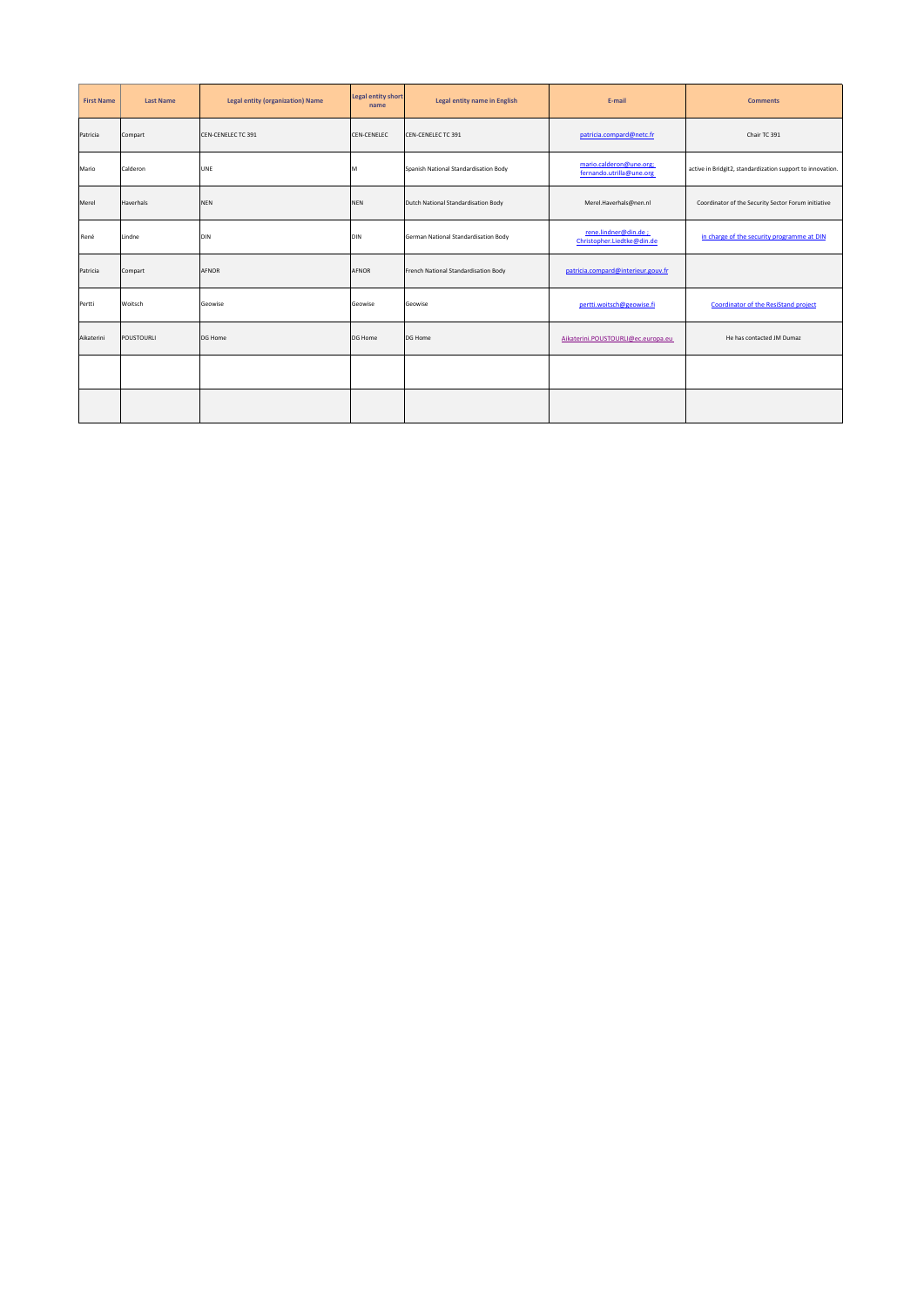| <b>First Name</b> | <b>Last Name</b> | <b>Legal entity (organization) Name</b>                                                   | <b>Legal entity short</b><br>name | Legal entity name in English                                                              | E-mail                                              | <b>Comments</b> |
|-------------------|------------------|-------------------------------------------------------------------------------------------|-----------------------------------|-------------------------------------------------------------------------------------------|-----------------------------------------------------|-----------------|
| Alexandros        | Kiriatzis        | DG ENV                                                                                    | DG ENV                            | General Directorate for Environment - Desk officer<br>for Chemical Risks                  | alexandros.kiriazis@ec.europa.eu                    |                 |
| Maureen           | Woord            | <b>JRC-MAHB</b>                                                                           | <b>JRC-MAHB</b>                   | General Directorate Joint Research Center - Major<br><b>Accident Hazard Bureau</b>        | Maureen.WOOD@ec.europa.eu                           |                 |
| Tristan           | Simonart         | DG DEVCO                                                                                  | DG DEVCO                          | General Directorate for International Cooperation -<br><b>CBRNe Centers of Excellence</b> | Tristan.SIMONART@ec.europa.eu                       |                 |
| François          | Murgadella       | Secretariat Général à la Défense et la Sûreté Nationale -<br>Services du Premier Ministre | SGDSN                             | National Defense and Security Council                                                     | Francois.Murgadella@sgdsn.gouv.fr                   |                 |
| Christian         | <b>DESPRES</b>   | French Ministry of Enviroment - Security Department -<br>SG/SDSIE/DPGC/PCRC               | Ministry                          | Min Environment - SG/SDSIE/DPGC/PCRC                                                      | Christian.Despres@developpement-<br>durable.gouv.fr |                 |
|                   |                  |                                                                                           |                                   |                                                                                           |                                                     |                 |
|                   |                  |                                                                                           |                                   |                                                                                           |                                                     |                 |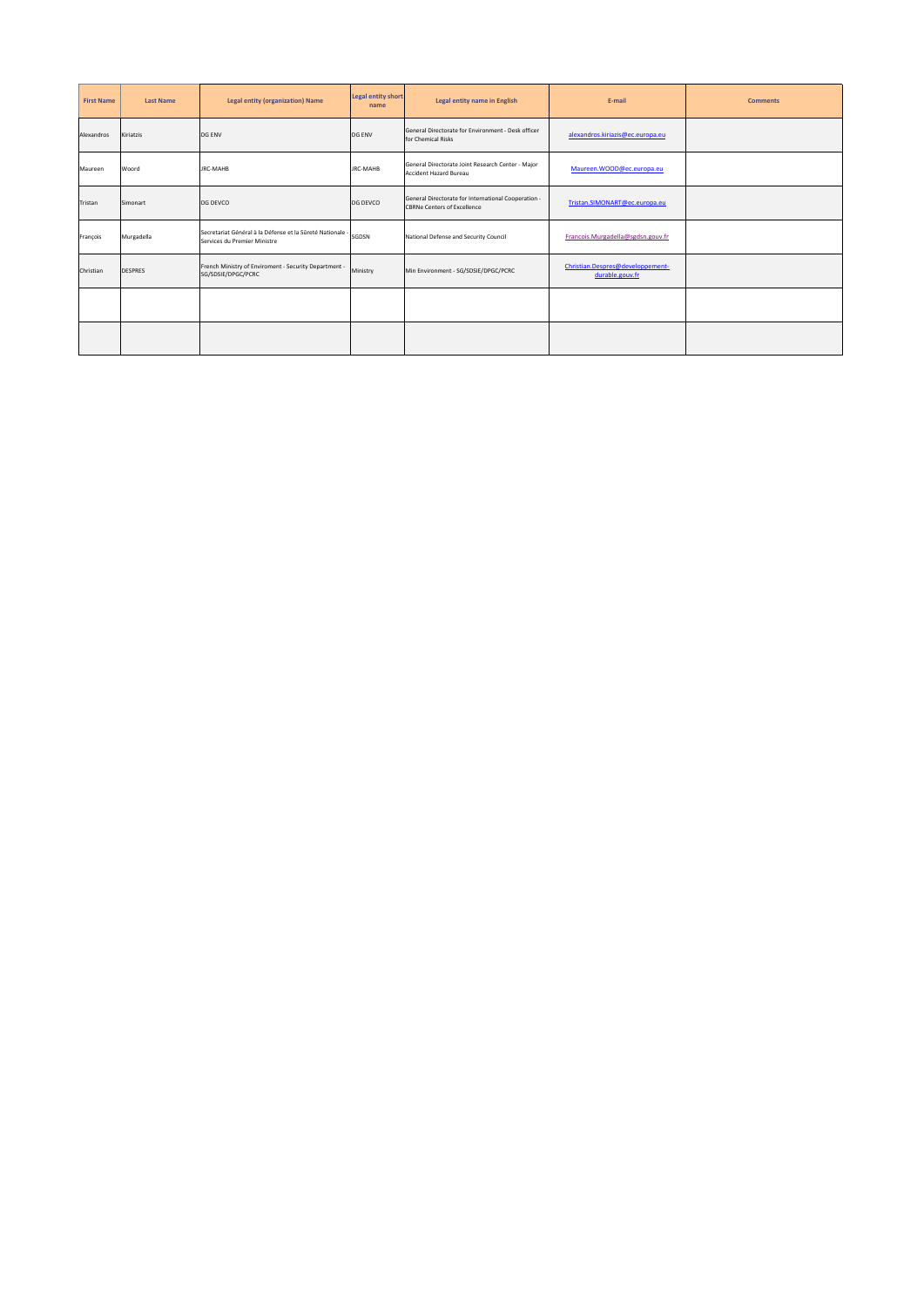| <b>First Name</b>     | <b>Last Name</b>  | <b>Legal entity (organization) Name</b> | <b>Legal entity short</b><br>name | Legal entity name in English                                                        | E-mail                                                                 | <b>Comments</b> |
|-----------------------|-------------------|-----------------------------------------|-----------------------------------|-------------------------------------------------------------------------------------|------------------------------------------------------------------------|-----------------|
| Tijs                  | Koerts            | European Process Safety Center          | EPSC                              | European Process Safety Center                                                      | operations.director@epsc.be; office@epsc.be;<br>tijs.koerts@upcmail.nl |                 |
| Alain                 | D'Haese           | Fédération européenne des aérosols      | <b>FEA</b>                        | European Federation of Aerosols                                                     | alain.dhaese@aerosol.org                                               |                 |
| <b>Drewin</b>         | Nieuwenhuis       | CEOC                                    | CEOC                              | International Confederation of Inspection and<br><b>Certification Organisations</b> | drewin.nieuwenhuis@ceoc.com                                            |                 |
| Jean-François Mercier |                   | CEFIC                                   | CEFIC                             | European Confederation of Chemical Industry                                         | jfm@cefic.be                                                           |                 |
| Irantzu               | Garmendia Aguirre | <b>FECC</b>                             | FECC                              | European Association of Chemical Distributors                                       | iga@fecc.org                                                           |                 |
| Patrick               | <b>Brickel</b>    | European Industrial Gas Association     | <b>EIGA</b>                       | European Industrial Gas Association                                                 | p.brickell@eiga.eu                                                     |                 |
|                       |                   |                                         |                                   |                                                                                     |                                                                        |                 |
|                       |                   |                                         |                                   |                                                                                     |                                                                        |                 |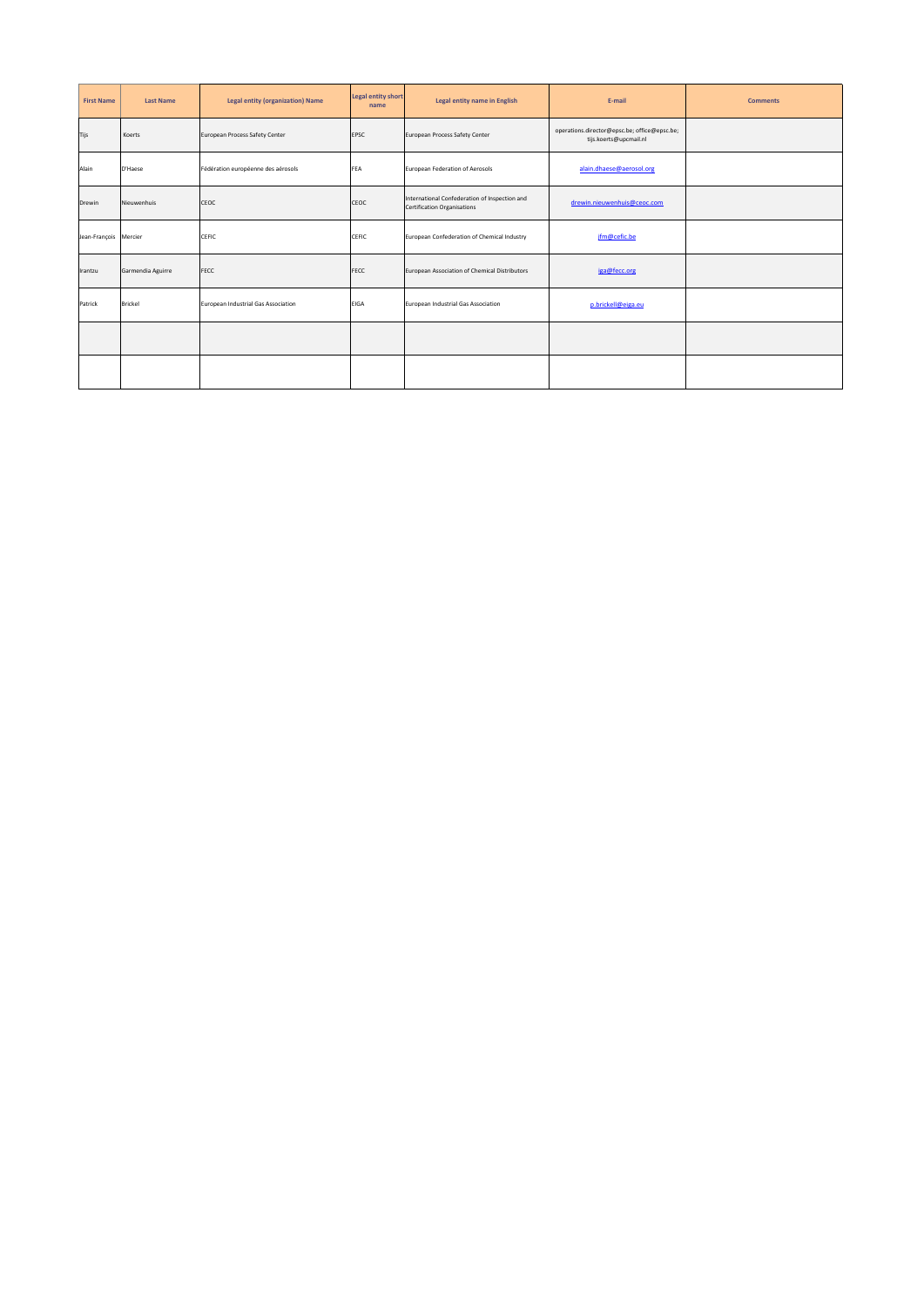## <span id="page-19-0"></span>**6. Annex 2: draft model letter to establish the contact**